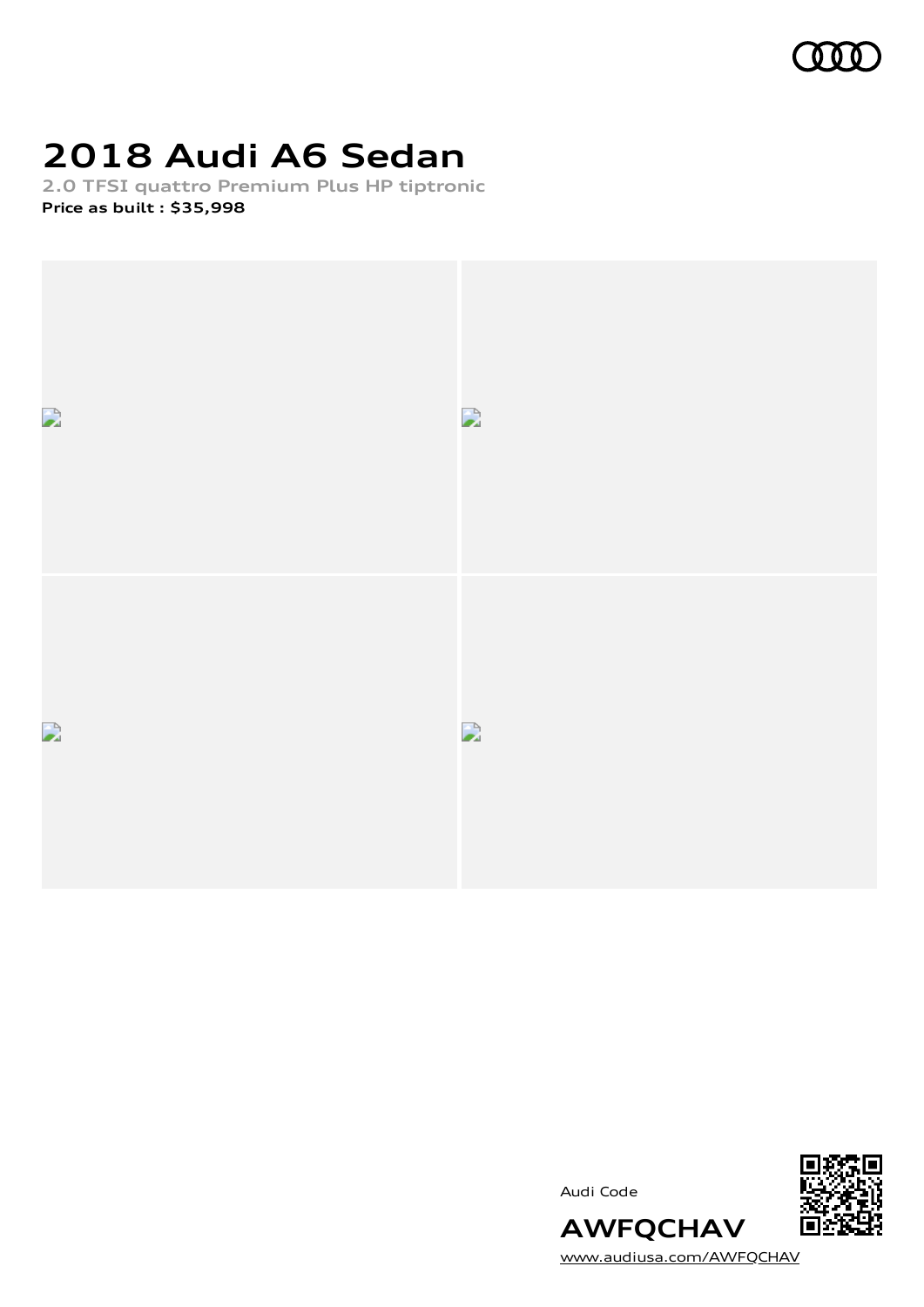### **Summary**

#### **Audi 2018 Audi A6 Sedan** 2.0 TFSI quattro Premium Plus HP tiptronic

**Price as buil[t](#page-10-0)** \$35,998

#### **Exterior colour**

Glacier White metallic

### $\overline{\phantom{a}}$

#### **Further Information**

|                 | N٥           |
|-----------------|--------------|
| Mileage         | 21,358 miles |
| Type of vehicle | Used car     |

**Warranty**

#### **Interior colour**

| Seats     | <b>Black</b> |
|-----------|--------------|
| Dashboard | <b>Black</b> |
| Carpet    | Black        |
| Headliner | Lunar Silver |

#### **Audi Code** AWFQCHAV

**Your configuration on www.audiusa.com**

[www.audiusa.com/AWFQCHAV](https://www.audiusa.com/AWFQCHAV)

**Commission number** e9dc95030a0e0ae813de

### **Technical Specifications**

| Engine type                  | Four-cylinder                                |
|------------------------------|----------------------------------------------|
| stroke                       | Displacement/Bore and 1984/82.5 x 92.8 cc/mm |
| Torque                       | 273 @ 1,600 - 4,500 lb-ft@rpm                |
| Top track speed              | 130 mph mph $1$                              |
| Acceleration (0 - 60<br>mph) | 5.8 seconds seconds                          |
| Recommended fuel             | Premium                                      |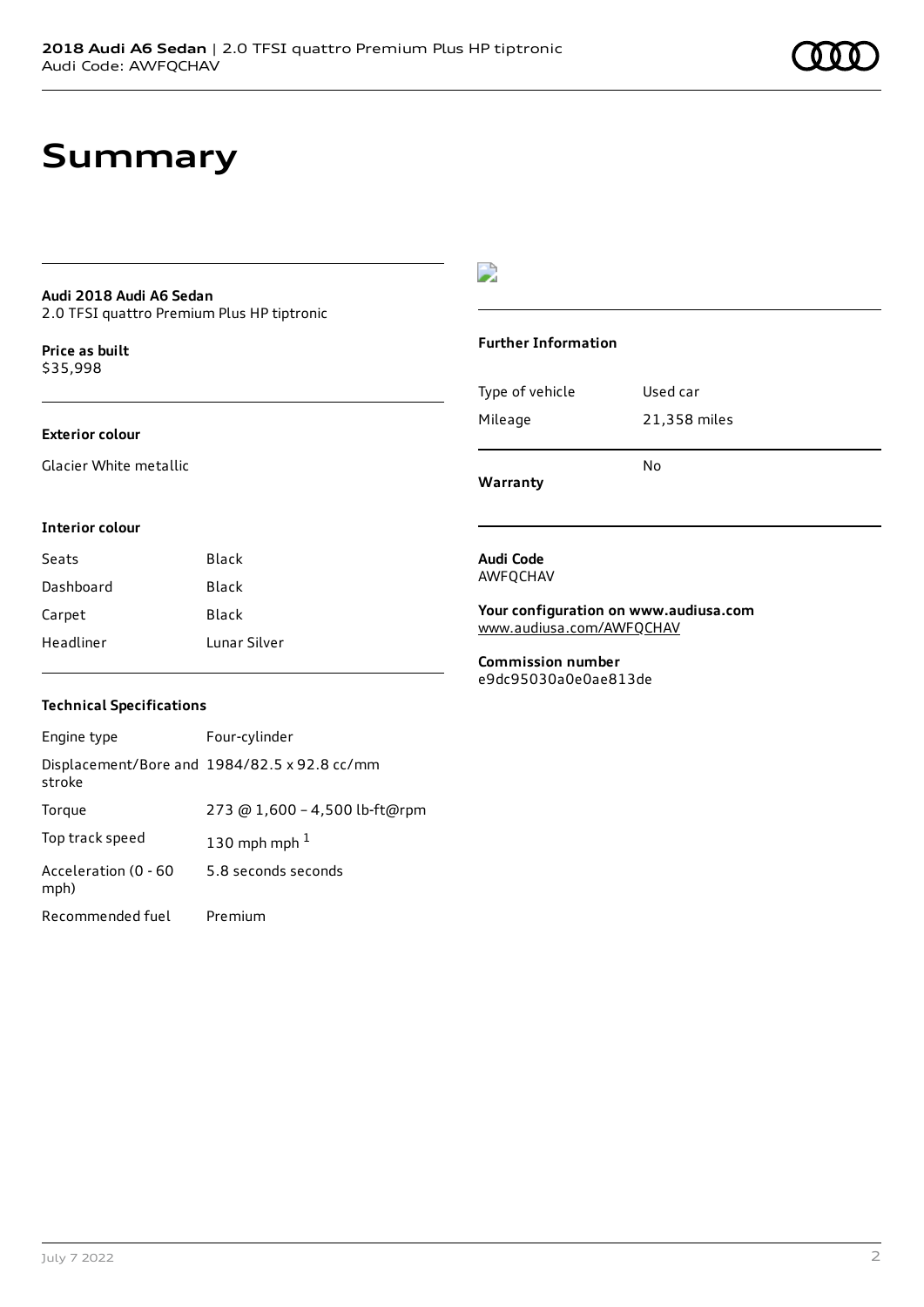# **Equipment**

Glacier White metallic

Full LED headlights

20" 5-arm-star design Bi-color contrast Gray wheels

20" 255/35 summer tires

Black cloth headliner

BOSE® Surround Sound System

Power-adjustable, auto-dimming, power-folding, heated exterior side mirrors with memory

Sport suspension system

Aluminum door sill inlays

Audi pre sense® rear















**(1/2)**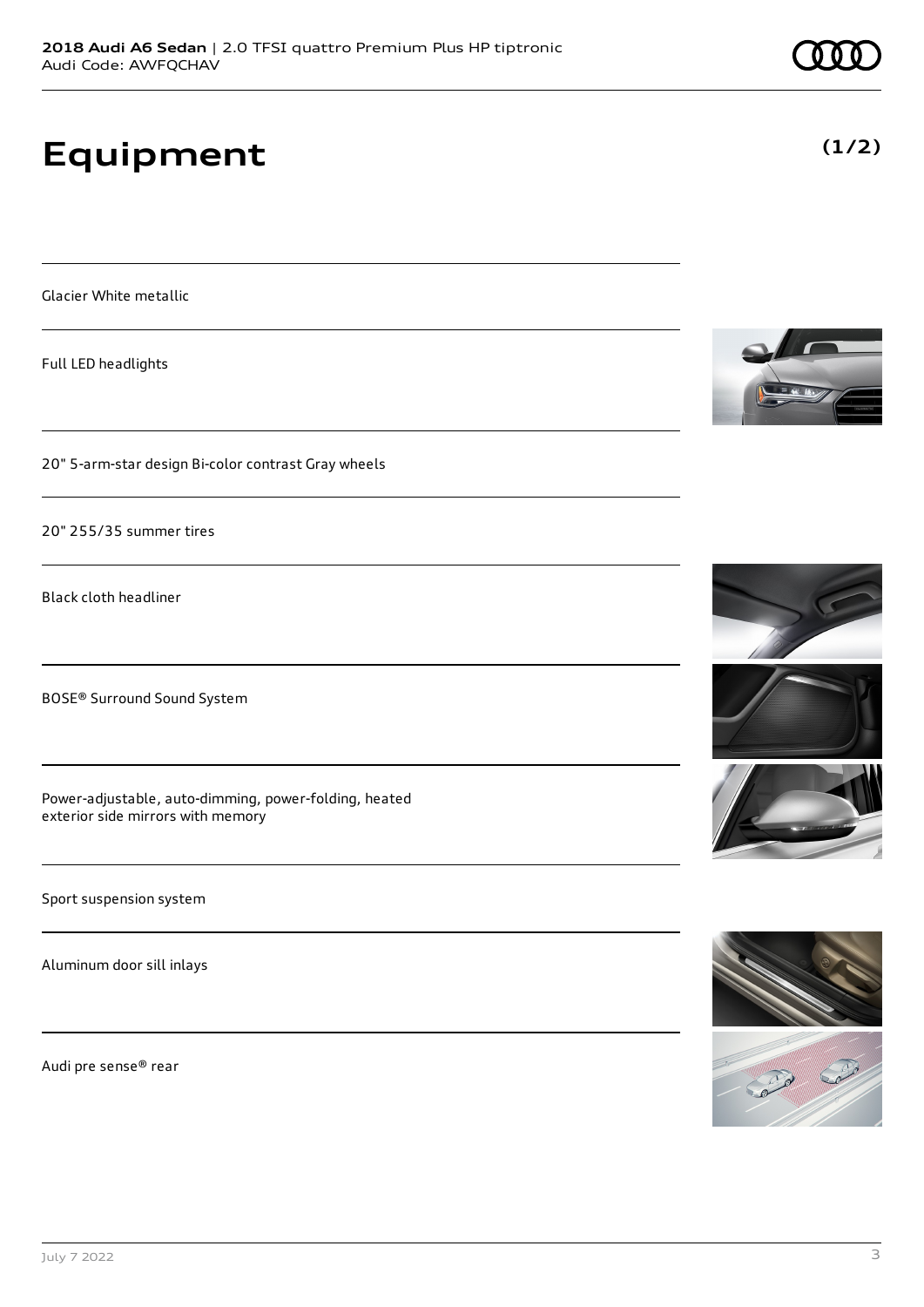# **Equipment**

Four-zone automatic climate control

Contour/Ambient LED interior lighting package - multicolor

Power tilt and telescopic adjustable steering column

Audi side assist





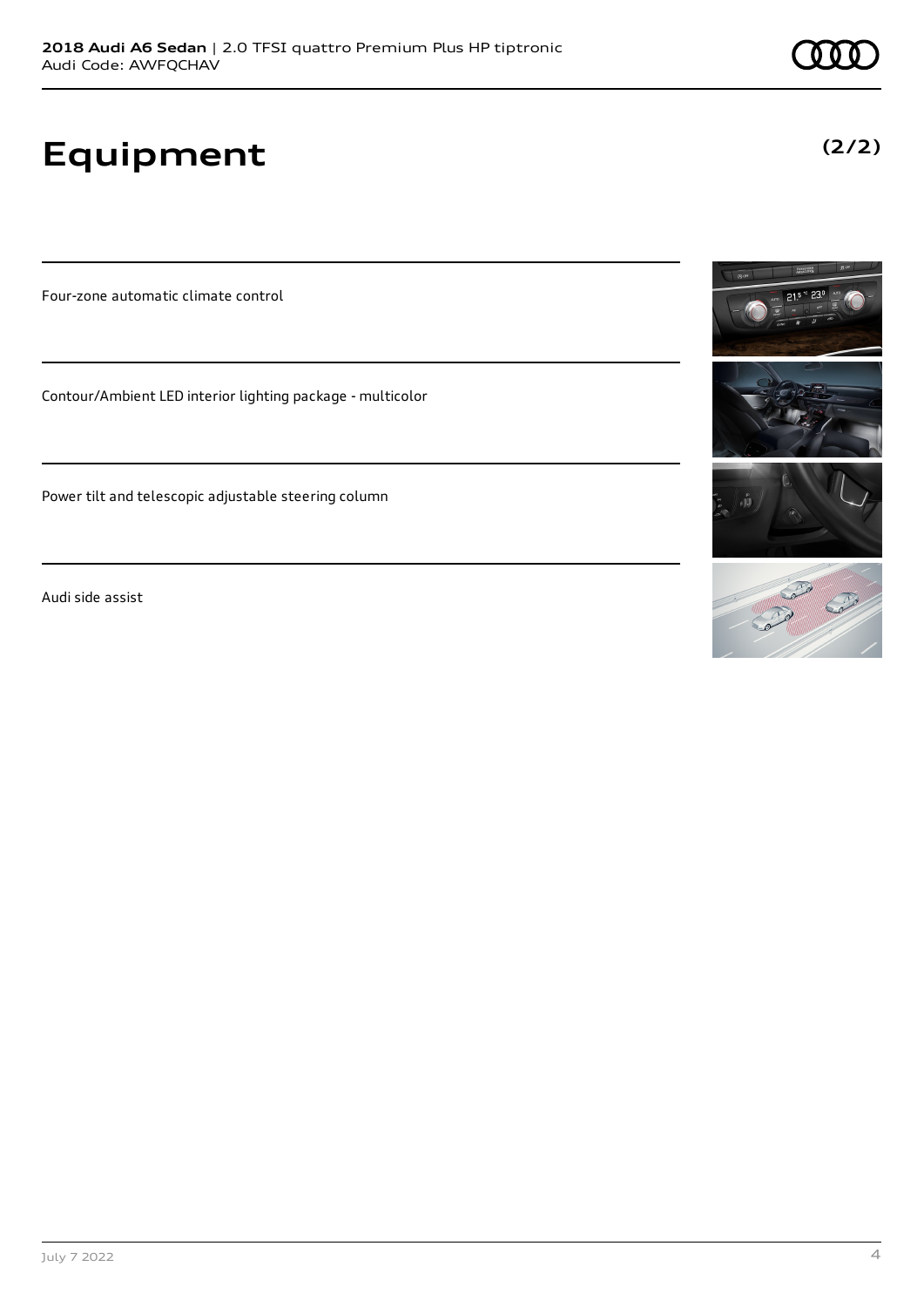# **Standard features**

### **Safety and Security**

| 4UH             | Driver and front-passenger advanced airbags<br>and knee airbags   |
|-----------------|-------------------------------------------------------------------|
| 1AS             | Electronic Stability Control (ESC) with<br>traction control (ASR) |
| UH1             | Electromechanical parking brake                                   |
| 7K <sub>6</sub> | Tire-pressure monitoring system                                   |
| 4X3             | Front thorax side airbags and Sideguard®<br>head curtain airbags  |
| 3B7             | Lower Anchors and Tethers for Children<br>(LATCH) in rear seats   |
| 8T1             | Cruise control with coast, resume and<br>accelerate features      |
| QZ7             | Electromechanical power steering                                  |
| 413             | Audi advanced key-keyless start, stop and<br>entry                |
| VC <sub>2</sub> | Garage door opener (HomeLink®)                                    |
| 6Y2             | Top speed electronically limited to 155 mph                       |

### **Exterior**

| 8Q3             | Automatic headlights                               |
|-----------------|----------------------------------------------------|
| 8SL             | LED taillights                                     |
| VW5             | Dual-pane acoustic glass for front side<br>windows |
| 0NB             | S line <sup>®</sup> fender badge                   |
| 47 <sub>B</sub> | Aluminum trim around exterior windows              |
| 0PO             | Dual exhaust outlets with chrome tips              |
| 151             | Tool kit and car jack                              |

### **Interior**

3FE Sunroof

| 1XX | Three-spoke multifunction sport steering<br>wheel with shift paddles |
|-----|----------------------------------------------------------------------|
| 7HA | Cloth interior on doors                                              |
| 7F9 | Leather-wrapped gear selector                                        |
| 5MG | Dark Brown Walnut Wood inlays                                        |
| 3NZ | Split folding 60/40 rear seatbacks with pass-<br>through             |
| 4A3 | <b>Heated front seats</b>                                            |
| QE1 | Storage package                                                      |
| 6E3 | Front center armrest                                                 |
| 4F2 | Electric tailgate/trunk lid release from inside                      |
| N1F | Leather seating surfaces                                             |
| 4L6 | Auto-dimming interior rear view mirror                               |

### **Infotainment and Driver Assistance**

| 9ZK   | Audi connect <sup>®</sup> with six-month trial<br>subscription                                                        |
|-------|-----------------------------------------------------------------------------------------------------------------------|
| UJ1   | $MMI®$ touch with handwriting-recognition<br>technology                                                               |
| 7 X 2 | Parking system plus                                                                                                   |
| UI2   | Audi smartphone interface including Apple<br>CarPlay <sup>™</sup> and Google™ Android Auto™ for<br>compatible devices |
| 908   | 7.0" color driver information system                                                                                  |
| 7UG   | MMI® Navigation plus                                                                                                  |
| I8H   | MMI® Radio plus with ten speakers and<br>single CD player with MP3 playback capability                                |
| QV3   | Sirius XM® Satellite Radio                                                                                            |
| KA2   | Rear view camera                                                                                                      |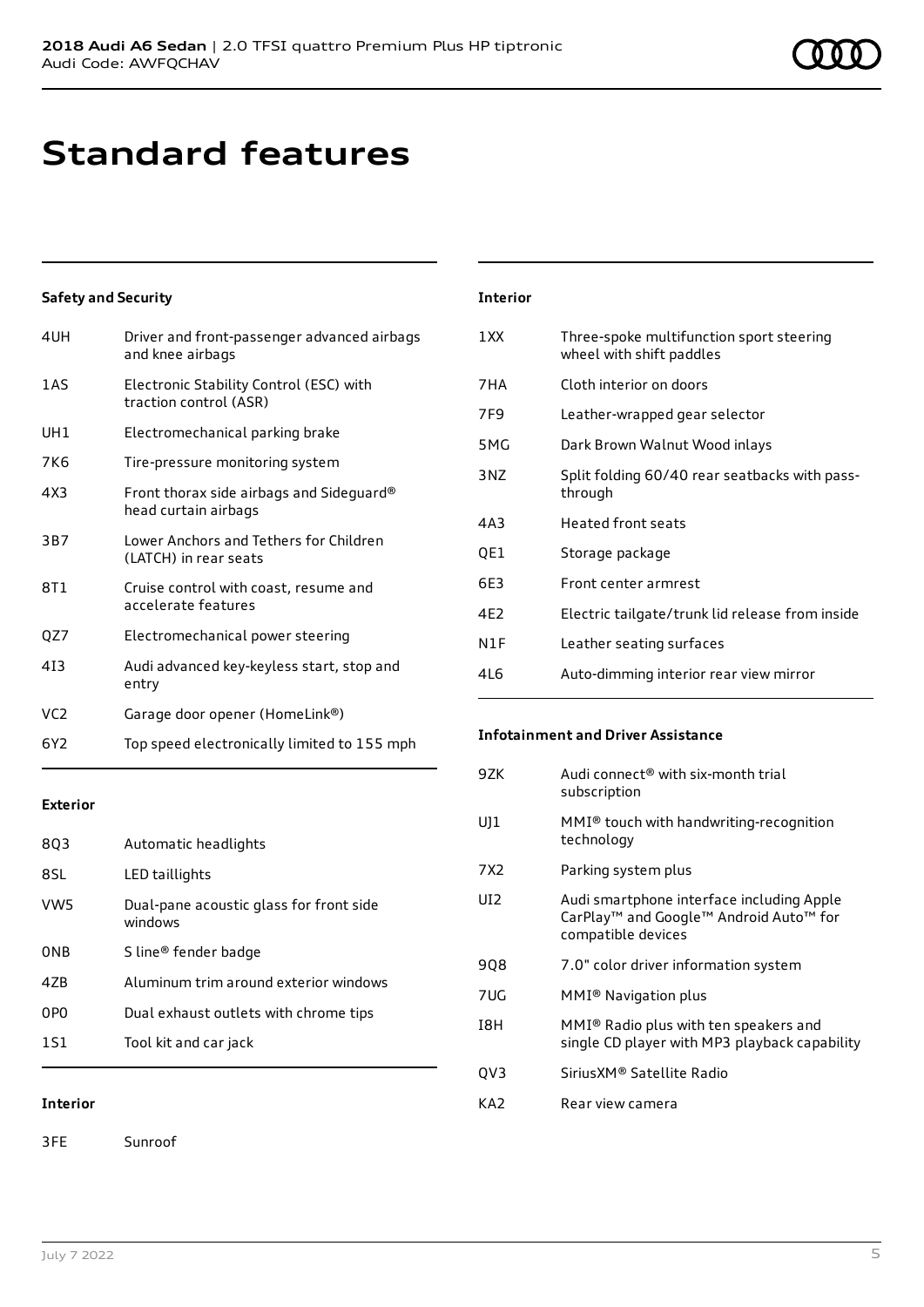### **Dealer remarks**

CARFAX One-Owner.

19" Sport Package, 20" Wheel Package, 4-Zone Automatic Climate Control, Audi Side Assist w/Pre Sense Rear, Bose Surround Sound System w/Subwoofer, Heated Auto-Dimming Power-Folding Exterior Mirrors, Illuminated Aluminum Door Sills, LED Headlights, LED Interior Lighting Package Plus, Power Adjust Steering Column w/Memory, Premium Plus Package, Sport Suspension, Wheels: 20" Contrasting Gray 5-Arm Star Design. Recent Arrival! Glacier White quattro 22/31 City/Highway MPG

Awards:

\* 2018 KBB.com 10 Most Awarded Brands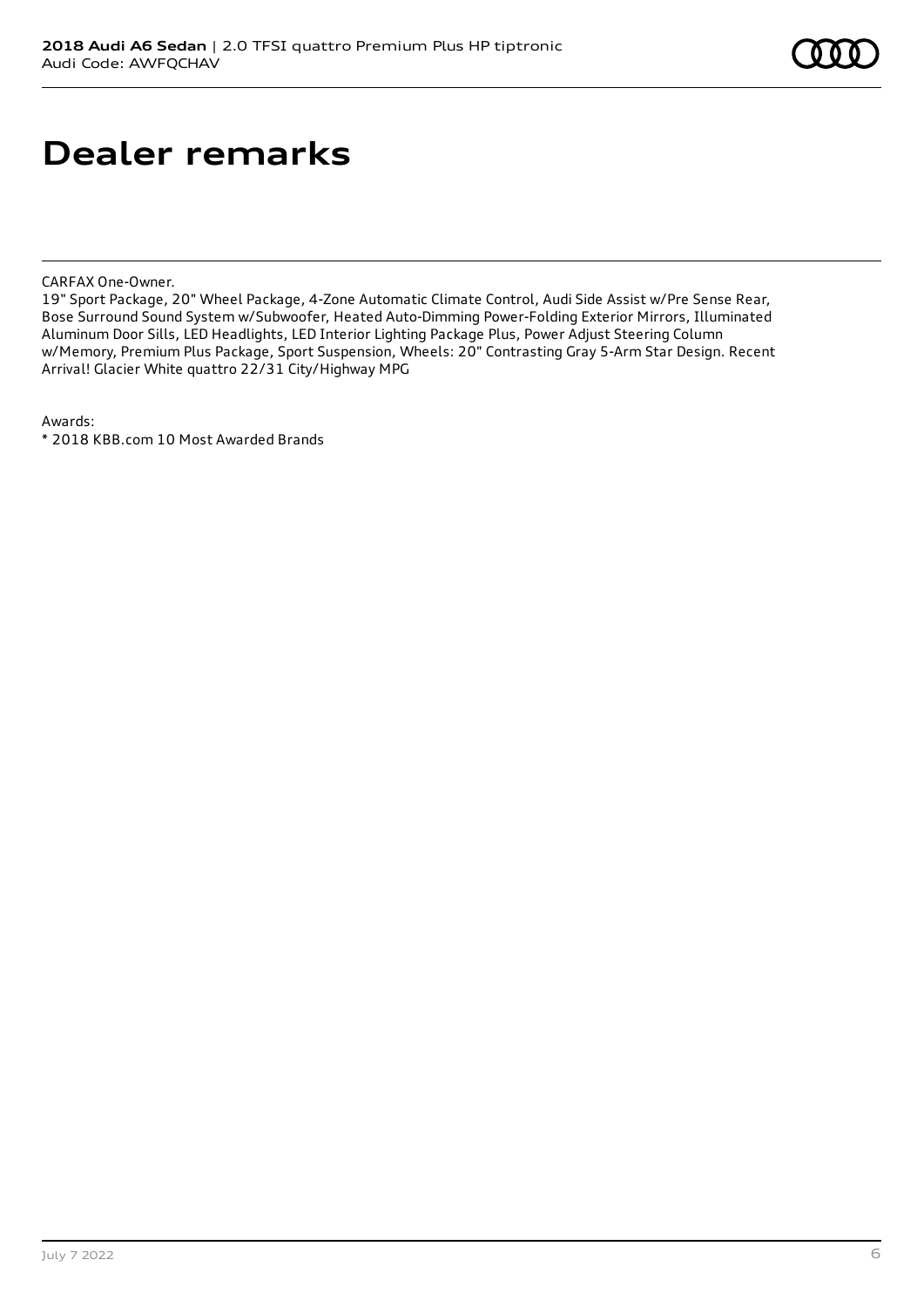# **Technical Specifications**

### **Engineering | Performance**

| Engine type                                 | Four-cylinder                                |
|---------------------------------------------|----------------------------------------------|
| Power Level                                 | 40                                           |
| Displacement                                | 2.0 l                                        |
| Max. output ps/hp                           | 252 @ 5,000 - 6,000 @ rpm                    |
| Torque                                      | 273 @ 1,600 - 4,500 lb-ft@rpm                |
| Valvetrain                                  | 16 valve DOHC                                |
| Acceleration (0 - 60<br>mph)                | 5.8 seconds seconds                          |
| Engine block                                | Cast-iron                                    |
| Induction/fuel injection Turbocharged/TFSI® |                                              |
| Cylinder head                               | Aluminum-alloy                               |
| stroke                                      | Displacement/Bore and 1984/82.5 x 92.8 cc/mm |
| Top track speed <sup>1</sup>                | 130 mph mph                                  |

### **Transmission | Drivetrain**

| Gear ratios: 8th         | 0.667:1                                                                                      |
|--------------------------|----------------------------------------------------------------------------------------------|
| Gear ratios: 6th         | 1.000:1                                                                                      |
| Gear ratios: 7th         | 0.839:1                                                                                      |
| Gear ratios: Reverse     | 3.317:1                                                                                      |
| Gear ratios: Final Drive | 3.076:1                                                                                      |
| Gear ratios: 4th         | 1.667:1                                                                                      |
|                          |                                                                                              |
| Transmission             | Eight-speed Tiptronic <sup>®</sup> automatic<br>transmission with quattro all-wheel<br>drive |
| Gear ratios: 5th         | 1.285:1                                                                                      |
| Gear ratios: 2nd         | 3.143:1                                                                                      |
| Gear ratios: 3rd         | 2.106:1                                                                                      |
| Gear ratios: 1st         | 4.714:1                                                                                      |

### **Electrical system**

| Alternator | 14 Volt - 120-180A |
|------------|--------------------|
| Battery    | 12 Volt - 80Ah     |

#### **Steering**

| Steering type                             | Electromechanical speed-sensitive<br>power steering |
|-------------------------------------------|-----------------------------------------------------|
| Turning diameter, curb-39.0 ft<br>to-curb |                                                     |
| Steering ratio                            | 16.1:1                                              |

#### **Suspension**

| Front axle | Five-link front suspension       |
|------------|----------------------------------|
| Rear axle  | Trapezoidal-link rear suspension |
| Optional   | Sport suspension calibration     |

**(1/2)**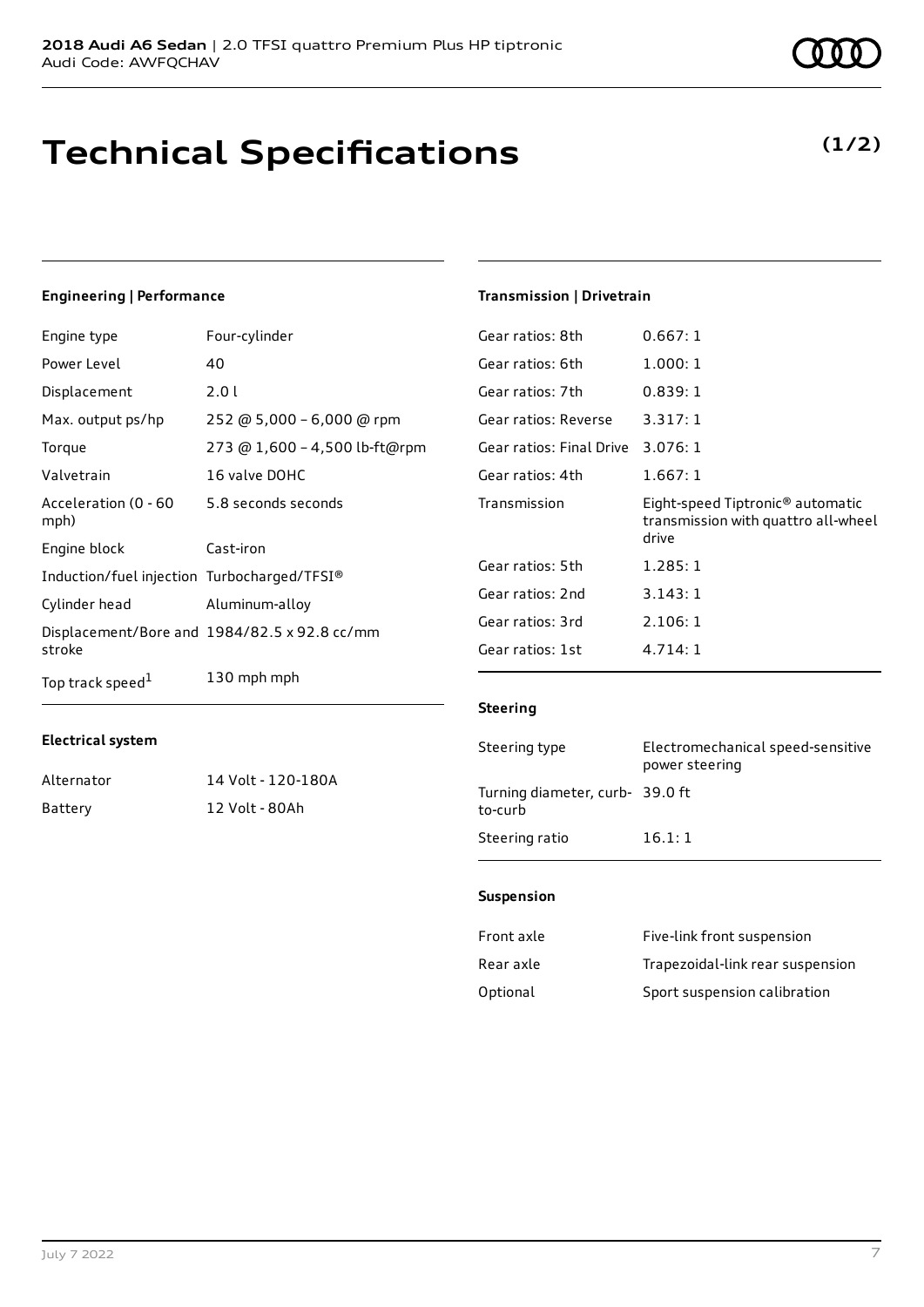# **Technical Specifications**

July 7 2022 8

| Warranty                         | 4-year/50,000 mile Audi New<br>Vehicle Limited Warranty                                   |
|----------------------------------|-------------------------------------------------------------------------------------------|
| Maintenance                      | 12-month/10,000 mile (whichever<br>occurs first) NO CHARGE first<br>scheduled maintenance |
|                                  |                                                                                           |
| <b>Exterior Measurements</b>     |                                                                                           |
| Height                           | 57.8 in                                                                                   |
| Overall width without<br>mirrors | 73.8 in                                                                                   |

Front brakes 13.6 (ventilated disc) in Rear brakes 13.0 (ventilated disc) in

Parking brake **Electromechanical** 

#### **Interior measurements**

| Seating capacity                          | 5                    |
|-------------------------------------------|----------------------|
| Shoulder room, rear                       | 56.3 in              |
| Head room with front<br>sunroof           | 37.2 in              |
| Leg room, rear                            | 37.4 in              |
| Shoulder room, front                      | 57.5 in              |
| Head room with rear<br>sunroof            | 37.8 in              |
| Leg room, front                           | 41.3 in              |
| Cargo volume, rear<br>seatbacks up/folded | 14.1/NA cu ft, cu ft |

**Warranty | Maintenance**

**Brakes**

| Length                        | 194.2 in |
|-------------------------------|----------|
| Wheelbase                     | 114.6 in |
| Drag coefficient              | 0.28 Cw  |
| Overall width with<br>mirrors | 82.1 in  |
| Track rear                    | 63.7 in  |
| <b>Track front</b>            | 64.1 in  |
| Curb weight                   | 3,957 lb |

### **(2/2)**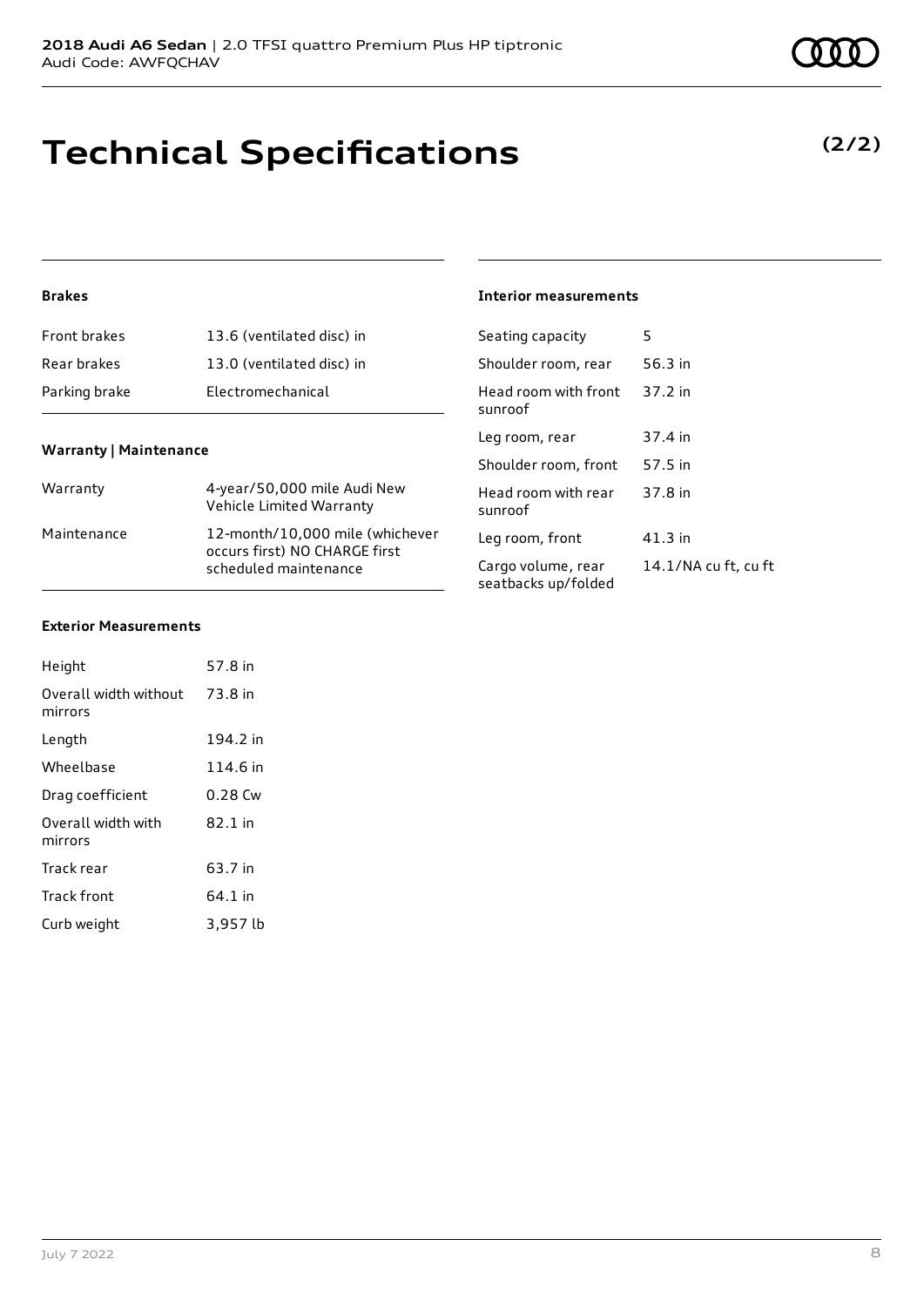### **Consumption- and emission**

### **Consumption by NEDC**

| urban       | 22 mpg   |
|-------------|----------|
| extra-urban | 31 mpg   |
| combined    | $26$ mpg |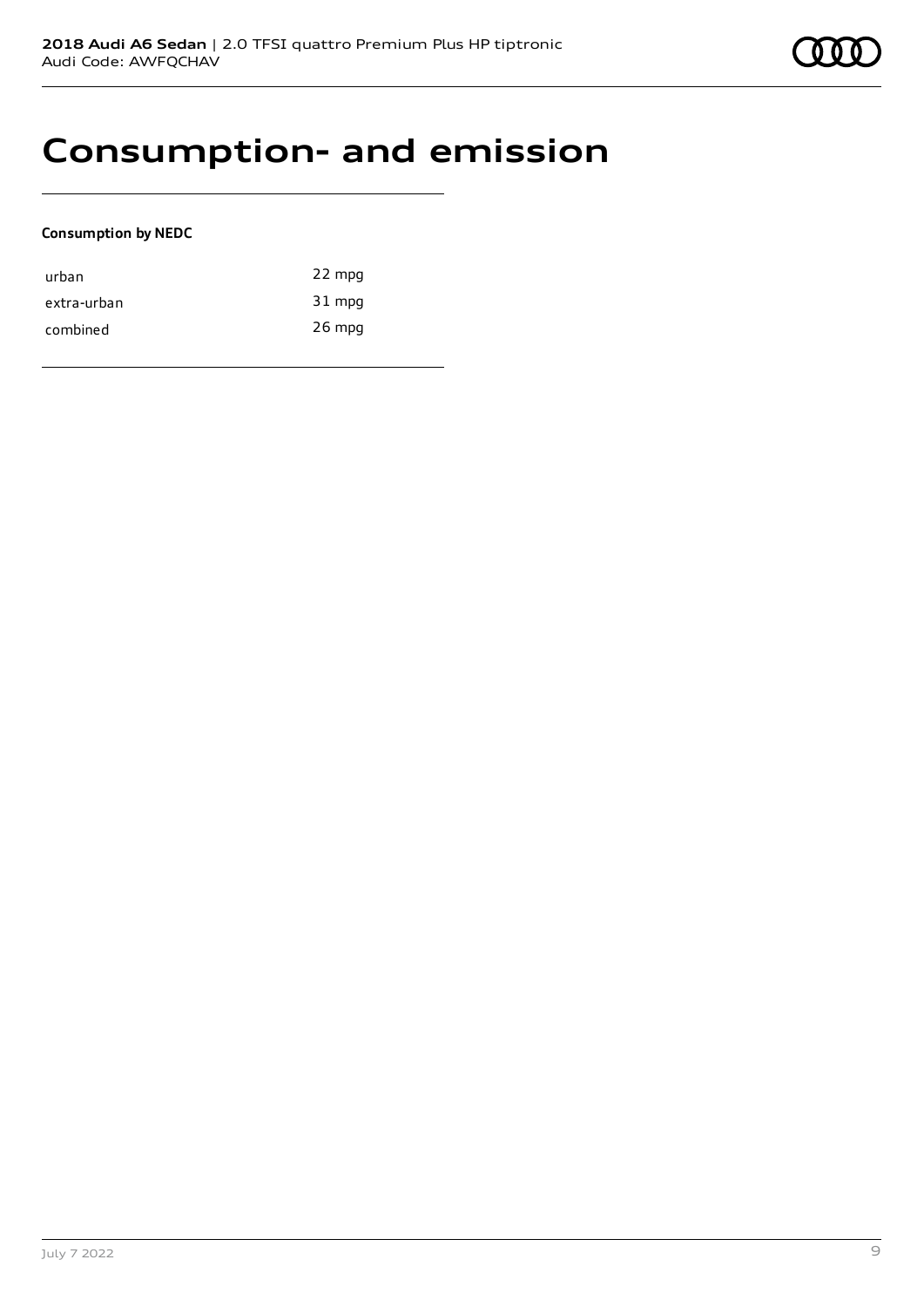### **Contact**

Dealer **Audi Palo Alto**

1730 Embarcadero Rd 94303 Palo Alto **CA** 

Phone: 6508566300 FAX: 6508562337

www: [https://www.audipaloalto.com](https://www.audipaloalto.com/)